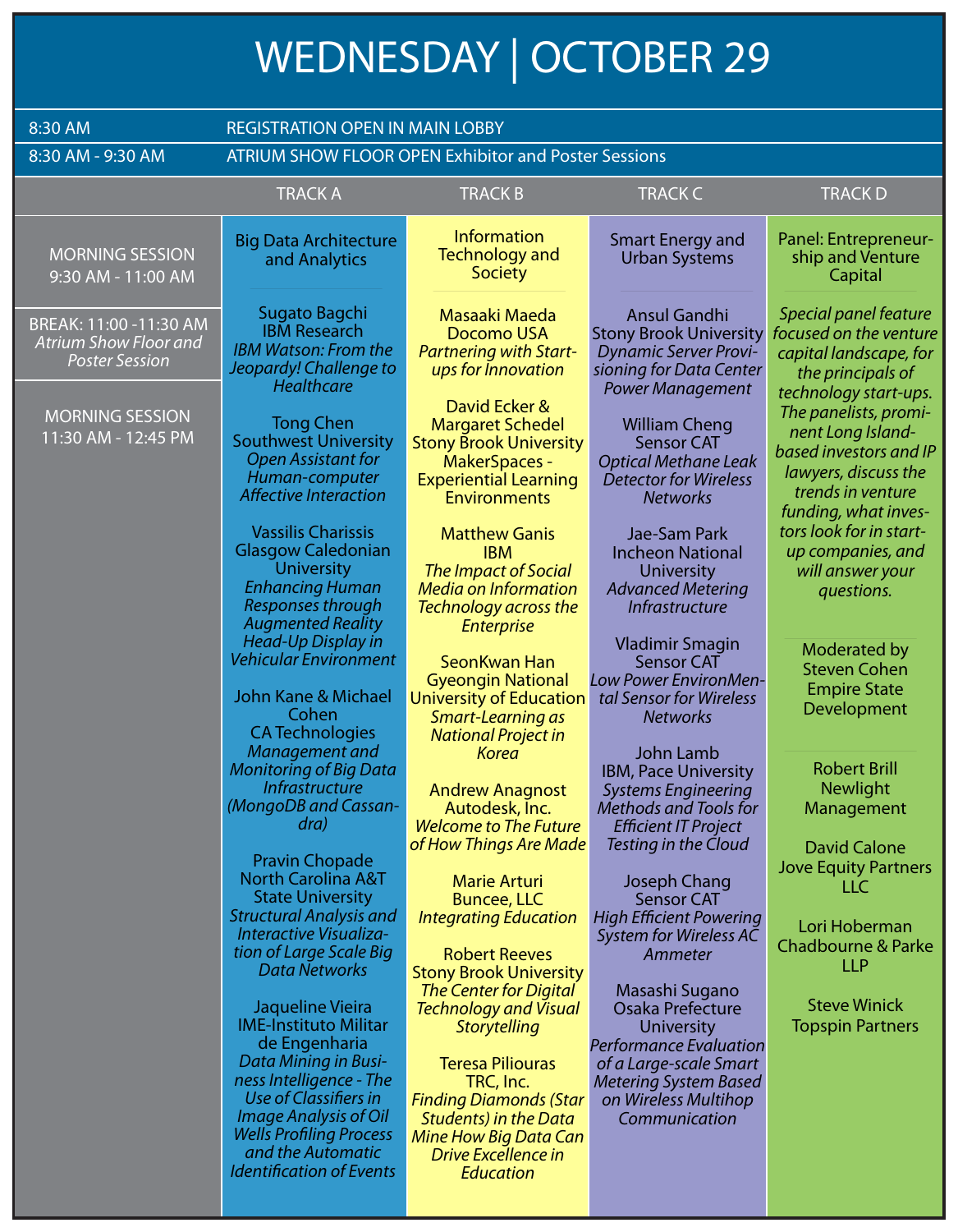## **WEDNESDAY | OCTOBER 29**

| 12:50 PM - 2:00 PM                                                             | BALLROOM: LUNCHEON, WELCOME, AND KEYNOTE SPEAKER<br>Ambassador Ido Aharoni, General Consul of Israel in New York                                                                                                                                                                                                                                                                                                                                                                                                                                                                      |                                                                                                                                                                                                                                                                                                                                                                                                                                                                                                                                                                                                                                                                                                                                                                                                                                                                                                                             |                                                                                                                                                                                                                                                                                                                                                                                                                                                                                                                                                                                                                                                                                                                                                                                                                         |                                                                                              |  |
|--------------------------------------------------------------------------------|---------------------------------------------------------------------------------------------------------------------------------------------------------------------------------------------------------------------------------------------------------------------------------------------------------------------------------------------------------------------------------------------------------------------------------------------------------------------------------------------------------------------------------------------------------------------------------------|-----------------------------------------------------------------------------------------------------------------------------------------------------------------------------------------------------------------------------------------------------------------------------------------------------------------------------------------------------------------------------------------------------------------------------------------------------------------------------------------------------------------------------------------------------------------------------------------------------------------------------------------------------------------------------------------------------------------------------------------------------------------------------------------------------------------------------------------------------------------------------------------------------------------------------|-------------------------------------------------------------------------------------------------------------------------------------------------------------------------------------------------------------------------------------------------------------------------------------------------------------------------------------------------------------------------------------------------------------------------------------------------------------------------------------------------------------------------------------------------------------------------------------------------------------------------------------------------------------------------------------------------------------------------------------------------------------------------------------------------------------------------|----------------------------------------------------------------------------------------------|--|
|                                                                                | <b>TRACK A</b>                                                                                                                                                                                                                                                                                                                                                                                                                                                                                                                                                                        | <b>TRACK B</b>                                                                                                                                                                                                                                                                                                                                                                                                                                                                                                                                                                                                                                                                                                                                                                                                                                                                                                              | <b>TRACK C</b>                                                                                                                                                                                                                                                                                                                                                                                                                                                                                                                                                                                                                                                                                                                                                                                                          | <b>TRACKD</b>                                                                                |  |
| <b>AFTERNOON SESSION</b><br>2:15 PM - 3:45 PM                                  | <b>Big Data Architecture</b><br>and Analytics                                                                                                                                                                                                                                                                                                                                                                                                                                                                                                                                         | Networks, Clouds,<br>and Security                                                                                                                                                                                                                                                                                                                                                                                                                                                                                                                                                                                                                                                                                                                                                                                                                                                                                           | <b>Health Technologies</b><br>& Medical Devices                                                                                                                                                                                                                                                                                                                                                                                                                                                                                                                                                                                                                                                                                                                                                                         | <b>Expo: Early Phase and</b><br><b>Startup Company</b><br><b>Pitches</b>                     |  |
| BREAK: 3:45 - 4:15 PM<br><b>Atrium Show Floor and</b><br><b>Poster Session</b> | Steve Ippoliti<br>Cloudera<br><b>Steve Yang</b><br>Stevens Institute of                                                                                                                                                                                                                                                                                                                                                                                                                                                                                                               | Yingying Chen<br>Stevens Institute of<br><b>Technology</b><br>In-home Device-free<br><b>Activity Identification</b><br>Using Fine-grained WiFi                                                                                                                                                                                                                                                                                                                                                                                                                                                                                                                                                                                                                                                                                                                                                                              | <b>Assaf Havley</b><br>dbMotion<br>Healthcare IT - Innova-<br>tions in Population<br>Health Management                                                                                                                                                                                                                                                                                                                                                                                                                                                                                                                                                                                                                                                                                                                  | A session dedicated to<br>succinct presentations<br>by early phase and<br>startup technology |  |
| <b>AFTERNOON SESSION</b><br>4:00 PM - 5:45 PM                                  | <b>Technology</b><br>A Graph Mining<br><b>Approach to Detecting</b><br><b>Financial Disclosure</b><br><b>Outliers</b><br><b>Jianying Yu</b><br><b>IBM Research</b><br>Eugene Sayan<br>Softheon<br><b>Consumer Driven</b><br><b>Healthcare Delivery</b><br>using Big Data and<br><b>Cloud Computing</b><br>Drew Wyskida<br><b>IBM Research</b><br>The Dynamic Sensing<br>and Automation of<br><b>Datacenter Infrastruc-</b><br>ture Components<br><b>Xintong Song</b><br><b>Peking University</b><br><b>Mobile CrowdSensing</b><br><b>Under Data-Insufficient</b><br><b>Conditions</b> | <i><u><b>Signatures</b></u></i><br><b>Sarah Pramanik &amp; Dallas</b><br>Snider<br><b>Northrop Grumman</b><br><b>Corporation, University</b><br>of West Florida<br><b>Defining Threats Across</b><br><b>Organizational Bound-</b><br>aries<br><b>Babak Beheshti</b><br>New York Institute of<br><b>Technology</b><br><b>Fault Tolerant Wireless</b><br><b>Sensor Networks</b><br>Dan Li<br><b>Tsinghua University</b><br>SOPA: A Packet-level<br><b>Multi-path Routing</b><br>Scheme in Data Center<br><b>Networks</b><br>Yanni Ellen Liu<br><b>Stony Brook University</b><br>Implementing a Soft-<br>ware Defined Network<br>(SDN) Application<br>Sagi Brodi<br>Webair Internet<br>Development Inc.<br>Troubleshooting as a<br><b>Service</b><br>Sanjeev Kumar<br>Marimekala<br><b>IBM</b><br><b>Think Smart and Com-</b><br>municate Fast! Are You<br><b>Mobile In The Clouds?</b><br><b>Johnson Eze</b><br>University of | <b>Marvin Slepian</b><br>University of Arizona<br><b>Innovation, Medical</b><br>Device Development:<br><b>The Artificial Heart</b><br>Program<br>Mark Henry<br><b>Stony Brook University</b><br>Polypharmacy in the<br>eEderly Utilizing IT<br>Program<br><b>Pramod Gaur</b><br><b>Pace University</b><br>Opportunities to<br>Improve Total Popula-<br>tion Management<br>using Health IT Tech-<br>nology<br>Craig Lehmann<br><b>Stony Brook University</b><br>Catalyzing Technology<br><b>Innovation to Support</b><br><b>Health Providers</b><br>Dana Demeo<br>Intelligent Product<br><b>Solutions</b><br><b>Medical Adherence</b><br>Pamela Block<br><b>Stony Brook University</b><br>The Relevance of<br><b>Wireless Information</b><br>Technology for People<br>Dependent on<br>Mechanical<br><b>William Moore</b> | companies seeking<br>funding.                                                                |  |
|                                                                                |                                                                                                                                                                                                                                                                                                                                                                                                                                                                                                                                                                                       | Wolverhampton<br><b>Real-time Pipeline</b><br><b>Surveillance with Wire-</b><br>less Sensor Networks<br>(WSN)                                                                                                                                                                                                                                                                                                                                                                                                                                                                                                                                                                                                                                                                                                                                                                                                               | <b>Stony Brook University</b><br>Healthcare Information<br><b>Technology Cloud</b><br><b>Computing and HIPAA</b><br>Compliance                                                                                                                                                                                                                                                                                                                                                                                                                                                                                                                                                                                                                                                                                          |                                                                                              |  |
| 5:45 PM - 7:15 PM                                                              |                                                                                                                                                                                                                                                                                                                                                                                                                                                                                                                                                                                       | <b>ENHANCED RECEPTION Atrium Show Floor with Exhibitor and Poster Sessions</b>                                                                                                                                                                                                                                                                                                                                                                                                                                                                                                                                                                                                                                                                                                                                                                                                                                              |                                                                                                                                                                                                                                                                                                                                                                                                                                                                                                                                                                                                                                                                                                                                                                                                                         |                                                                                              |  |
| 7:15 PM - 8:30 PM                                                              | <b>BALLROOM: INTERNATIONAL CULTURAL SHOWCASE</b>                                                                                                                                                                                                                                                                                                                                                                                                                                                                                                                                      |                                                                                                                                                                                                                                                                                                                                                                                                                                                                                                                                                                                                                                                                                                                                                                                                                                                                                                                             |                                                                                                                                                                                                                                                                                                                                                                                                                                                                                                                                                                                                                                                                                                                                                                                                                         |                                                                                              |  |